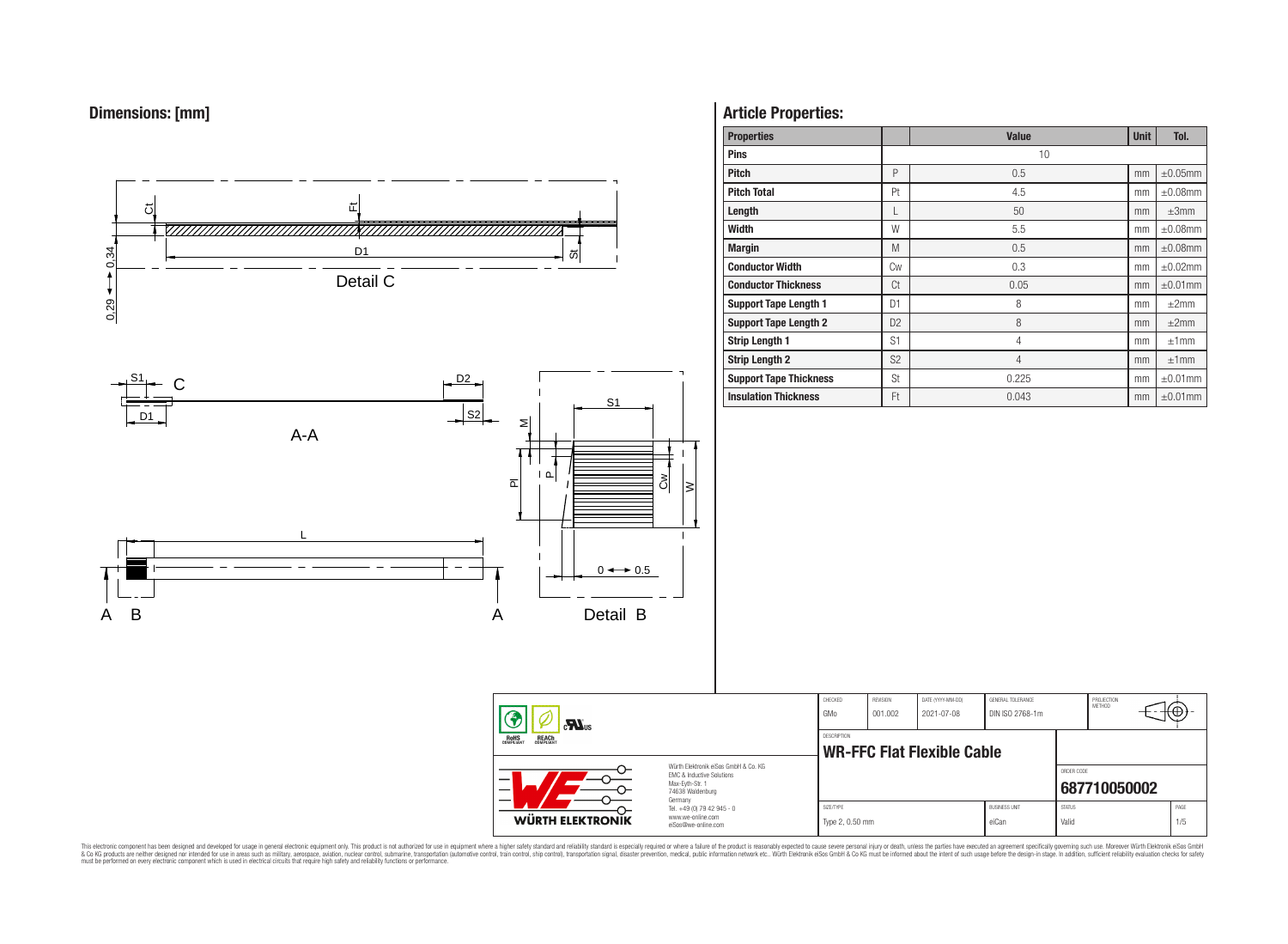# **Kind Properties:**

| --------- | nr<br>∵ycıes<br><b>IVIES LITTLE</b><br>◡ |
|-----------|------------------------------------------|

# **Material Properties:**

| <b>Insulator Material</b> | PET (White) |
|---------------------------|-------------|
| <b>Tape Material</b>      | PET (Blue)  |
| Contact Material          | Copper      |
| <b>Contact Plating</b>    | Tin         |

# **General Information:**

| Operating Temperature                   | -30 up to $+105\text{ °C}$ |
|-----------------------------------------|----------------------------|
| <b>Heat Resistance</b>                  | 110 °C x 96 HRS            |
| <b>Flammability Rating according to</b> | UL SUB.758                 |
| <b>Moisture Resistance</b>              | 40 °C. 95 % RH x 96 HRS    |

# **Electrical Properties:**

| <b>Properties</b>            |           | <b>Test conditions</b> | <b>Value</b>    | <b>Unit</b> | Tol. |
|------------------------------|-----------|------------------------|-----------------|-------------|------|
| <b>Rated Current</b>         | ΙR        |                        | 0.5             | А           | max. |
| <b>Working Voltage</b>       |           |                        | 60              |             |      |
| <b>Insulation Resistance</b> | $R_{ISO}$ | 500 V (DC)             | 1000            | $M\Omega/m$ | min. |
| <b>Withstanding Voltage</b>  |           | min No Breakdown       | 500             | V(AC)       |      |
| <b>Conductor Resistance</b>  | R         |                        | $\mathsf{I}$ .4 | 0/m         | max. |
| <b>Contact Resistance</b>    | R         |                        | 20              | mΩ          | max. |

# **Mechanical Properties:**

| <b>Properties</b>              | <b>Test conditions</b> | Value | <b>Unit</b>   | Tol. |
|--------------------------------|------------------------|-------|---------------|------|
| <b>Elongation of Insulator</b> |                        | 60    | $\frac{0}{0}$ | min. |
| <b>Tensile strength</b>        |                        | 35    | $N/mm^2$      | min. |
| <b>Flexing test</b>            | $180^\circ$            | 20    | Times         | min. |
| <b>Abrasion</b>                |                        | 10000 | Times         | min. |

# **Certification:**

| RoHS Approval         | Compliant [2011/65/EU&2015/863]     |
|-----------------------|-------------------------------------|
| <b>REACh Approval</b> | Conform or declared [(EC)1907/2006] |
| cULus Approval        | E328849                             |

| <b>Packaging Properties:</b> |     |
|------------------------------|-----|
| Packaging                    | Bao |

| $c$ <b>N</b> <sub>us</sub>                                                                                          |                                                                        | CHECKED<br>GMo               | REVISION<br>001.002 | DATE (YYYY-MM-DD)<br>2021-07-08   | GENERAL TOLERANCE<br>DIN ISO 2768-1m |                        | PROJECTION<br>METHOD | πΨ          |
|---------------------------------------------------------------------------------------------------------------------|------------------------------------------------------------------------|------------------------------|---------------------|-----------------------------------|--------------------------------------|------------------------|----------------------|-------------|
| <b>REACH</b><br>COMPLIANT<br>ROHS<br>COMPLIANT                                                                      |                                                                        | DESCRIPTION                  |                     | <b>WR-FFC Flat Flexible Cable</b> |                                      |                        |                      |             |
| Würth Elektronik eiSos GmbH & Co. KG<br>EMC & Inductive Solutions<br>Max-Eyth-Str. 1<br>74638 Waldenburg<br>Germany |                                                                        |                              |                     |                                   |                                      | ORDER CODE             | 687710050002         |             |
| WÜRTH ELEKTRONIK                                                                                                    | Tel. +49 (0) 79 42 945 - 0<br>www.we-online.com<br>eiSos@we-online.com | SIZE/TYPE<br>Type 2, 0.50 mm |                     |                                   | <b>BUSINESS UNIT</b><br>eiCan        | <b>STATUS</b><br>Valid |                      | PAGE<br>2/5 |

This electronic component has been designed and developed for usage in general electronic equipment only. This product is not authorized for subserved requipment where a higher selection equipment where a higher selection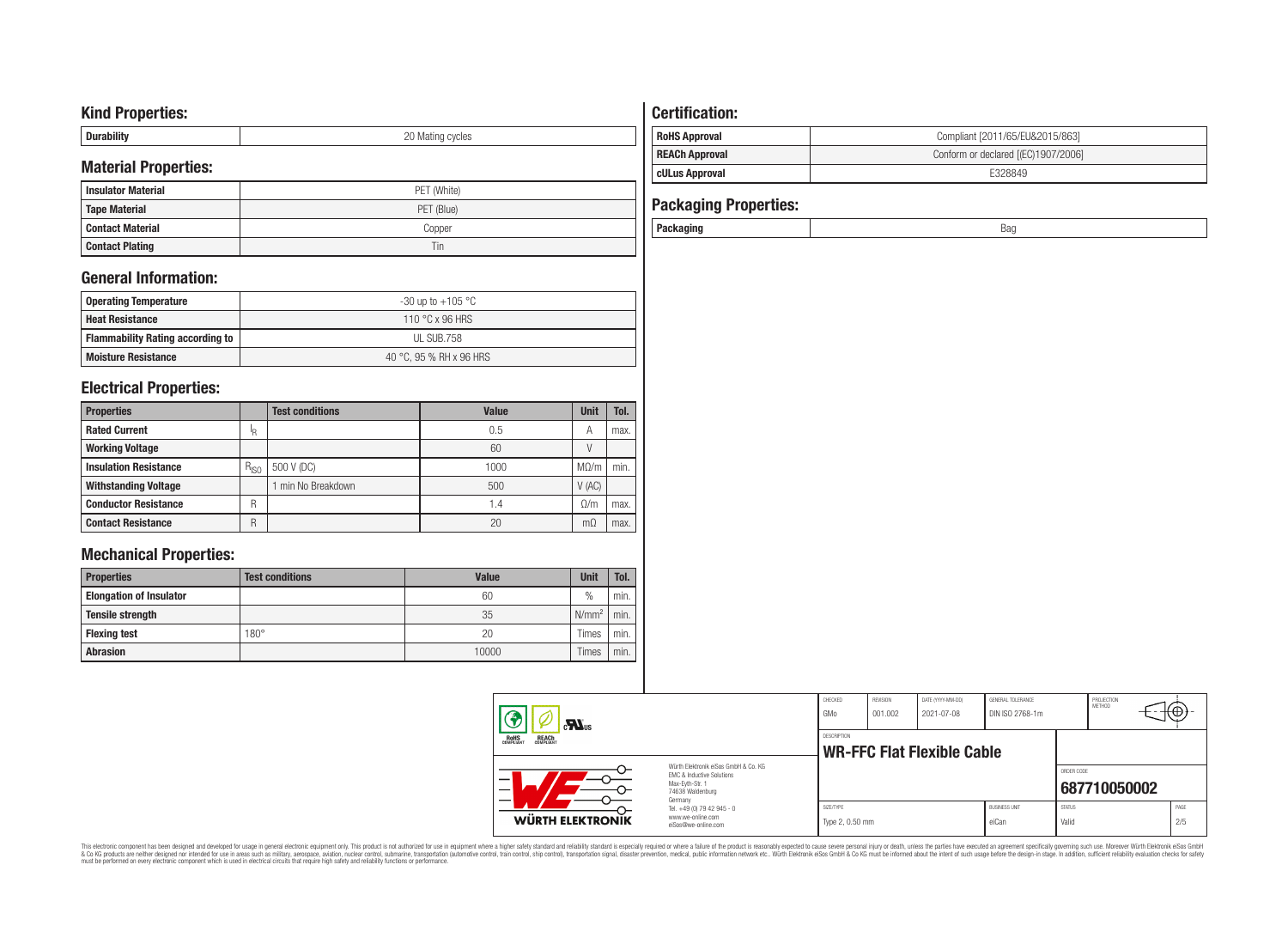

**WR-FFC Flat Flexible Cable**  Würth Elektronik eiSos GmbH & Co. KG ORDER CODE EMC & Inductive Solutions Max-Eyth-Str. 1 **[687710050002](https://www.we-online.com/catalog/en/article/687710050002)** 74638 Waldenburg Germany Tel. +49 (0) 79 42 945 - 0 SIZE/TYPE BUSINESS UNIT STATUS PAGE www.we-online.com **WÜRTH ELEKTRONIK** Type 2, 0.50 mm eiCan value of the Can value of Valid 3/5 eiSos@we-online.com

PROJECTION<br>METHOD

Ю

This electronic component has been designed and developed for usage in general electronic equipment only. This product is not authorized for subserved requipment where a higher selection equipment where a higher selection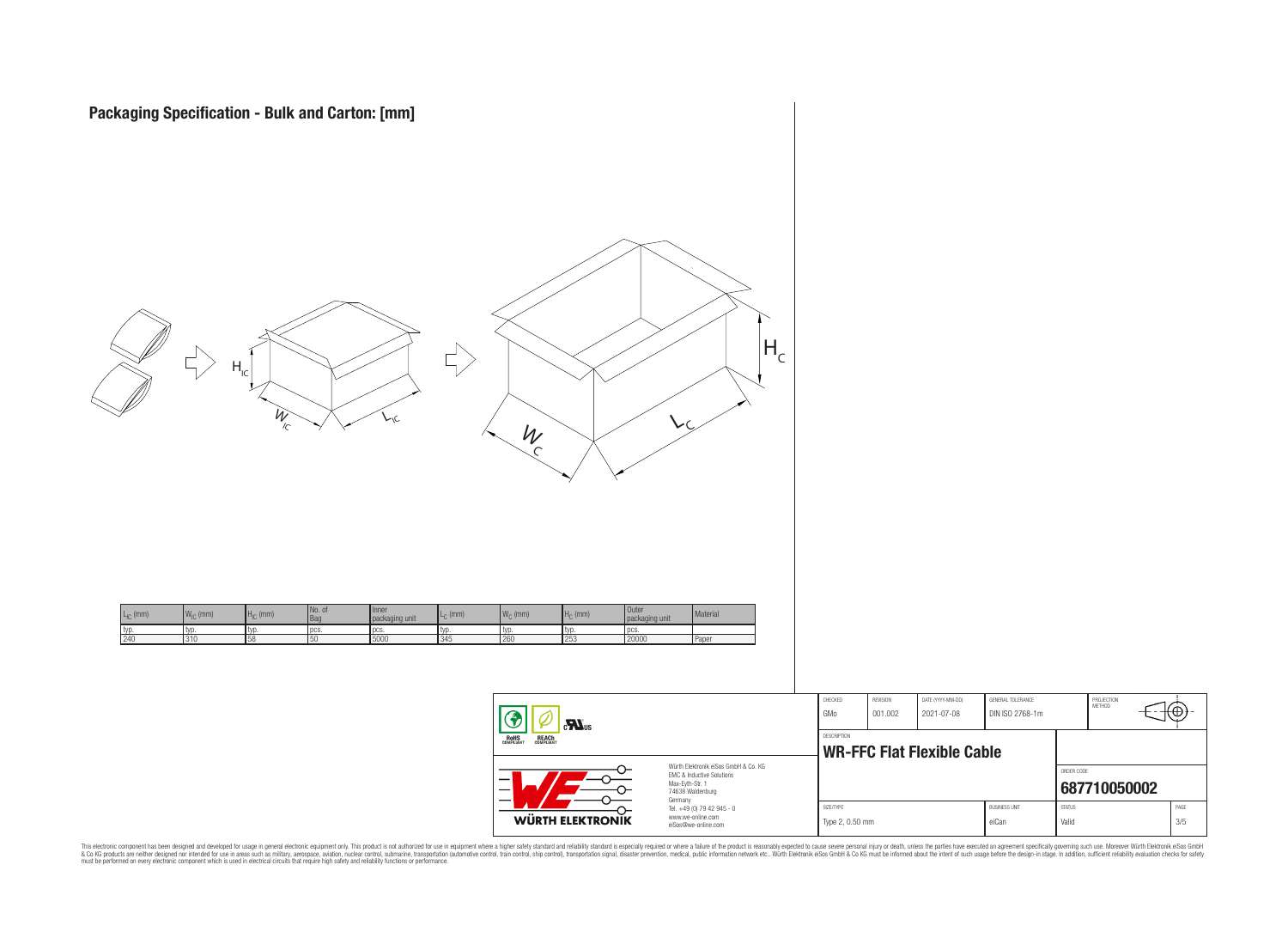# **Cautions and Warnings:**

# **The following conditions apply to all goods within the product series of the Connectors of Würth Elektronik eiSos GmbH & Co. KG:**

#### **General:**

- This mechanical component is designed and manufactured for use in general electronic equipment.
- Würth Elektronik must be asked for written approval (following the PPAP procedure) before incorporating the components into any equipment in fields such as military, aerospace, aviation, nuclear control, submarine, transportation (automotive control, train control, ship control), transportation signal, disaster prevention, medical, public information network, etc. where higher safety and reliability are especially required and/or if there is the possibility of direct damage or human injury.
- Mechanical components that will be used in safety-critical or high-reliability applications, should be pre-evaluated by the customer.
- The mechanical component is designed and manufactured to be used within the datasheet specified values. If the usage and operation conditions specified in the datasheet are not met, the component may be damaged or dissolved.
- Do not drop or impact the components, the component may be damaged.
- Prevent any damage or scratches on the component, especially on the actuator.
- Direct mechanical impact to the product shall be prevented (e.g overlapping of the PCB's).
- Würth Elektronik products are qualified according to international standards, which are listed in each product reliability report. Würth Elektronik does not warrant any customer qualified product characteristics beyond Würth Elektroniks' specifications, for its validity and sustainability over time.
- The responsibility for the applicability of the customer specific products and use in a particular customer design is always within the authority of the customer. All technical specifications for standard products do also apply to customer specific products.
- The mechanical component is designed to be used along with Würth Elektronik counterparts and tools. Würth Elektronik cannot ensure the reliability of these components while being used with other products.

#### **Product Specific:**

#### **Soldering:**

- The solder profile must comply with the technical product specifications. All other profiles will void the warranty.
- All other soldering methods are at the customers' own risk.

#### **Cleaning and Washing:**

- Washing agents used during the production to clean the customer application might damage or change the characteristics of the component, body, pins and termination. Washing agents may have a negative effect on the long-term functionality of the product.
- Using a brush during the cleaning process may deform function relevant areas. Therefore, we do not recommend using a brush during the PCB cleaning process.

#### **Potting and Coating:**

• If the product is potted in the customer application, the potting material might shrink or expand during and after hardening. Shrinking could lead to an incomplete seal, allowing contaminants into the components. Expansion could damage the components. We recommend a manual inspection after potting or coating to avoid these effects.

#### **Storage Conditions:**

- A storage of Würth Elektronik products for longer than 12 months is not recommended. Within other effects, the terminals may suffer degradation, resulting in bad solderability. Therefore, all products shall be used within the period of 12 months based on the day of shipment.
- Do not expose the components to direct sunlight.
- The storage conditions in the original packaging are defined according to DIN EN 61760-2.
- The storage conditions stated in the original packaging apply to the storage time and not to the transportation time of the components.

#### **Packaging:**

• The packaging specifications apply only to purchase orders comprising whole packaging units. If the ordered quantity exceeds or is lower than the specified packaging unit, packaging in accordance with the packaging specifications cannot be ensured.

#### **Handling:**

- Do not repeatedly operate the component with excessive force. It may damage or deform the component resulting in malfunction.
- In the case a product requires particular handling precautions, in addition to the general recommendations mentioned here before, these will appear on the product datasheet
- The temperature rise of the component must be taken into consideration. The operating temperature is comprised of ambient temperature and temperature rise of the component.The operating temperature of the component shall not exceed the maximum temperature specified.

These cautions and warnings comply with the state of the scientific and technical knowledge and are believed to be accurate and reliable. However, no responsibility is assumed for inaccuracies or incompleteness.

| $\mathbf{r}$                                   |                                                                                                                     | CHECKED<br>GMo               | <b>REVISION</b><br>001.002 | DATE (YYYY-MM-DD)<br>2021-07-08   | GENERAL TOLERANCE<br>DIN ISO 2768-1m |                        | PROJECTION<br>METHOD | ₩ |             |
|------------------------------------------------|---------------------------------------------------------------------------------------------------------------------|------------------------------|----------------------------|-----------------------------------|--------------------------------------|------------------------|----------------------|---|-------------|
| ROHS<br>COMPLIANT<br><b>REACH</b><br>COMPLIANT |                                                                                                                     | <b>DESCRIPTION</b>           |                            | <b>WR-FFC Flat Flexible Cable</b> |                                      |                        |                      |   |             |
| –                                              | Würth Elektronik eiSos GmbH & Co. KG<br>EMC & Inductive Solutions<br>Max-Eyth-Str. 1<br>74638 Waldenburg<br>Germany |                              |                            |                                   |                                      | ORDER CODE             | 687710050002         |   |             |
| <b>WÜRTH ELEKTRONIK</b>                        | Tel. +49 (0) 79 42 945 - 0<br>www.we-online.com<br>eiSos@we-online.com                                              | SIZE/TYPE<br>Type 2, 0.50 mm |                            |                                   | <b>BUSINESS UNIT</b><br>eiCan        | <b>STATUS</b><br>Valid |                      |   | PAGE<br>4/5 |

This electronic component has been designed and developed for usage in general electronic equipment only. This product is not authorized for use in equipment where a higher safety standard and reliability standard si espec & Ook product a label and the membed of the seasuch as marked and as which such a membed and the such assume that income in the seasuch and the simulation and the such assume that include to the such a membed and the such